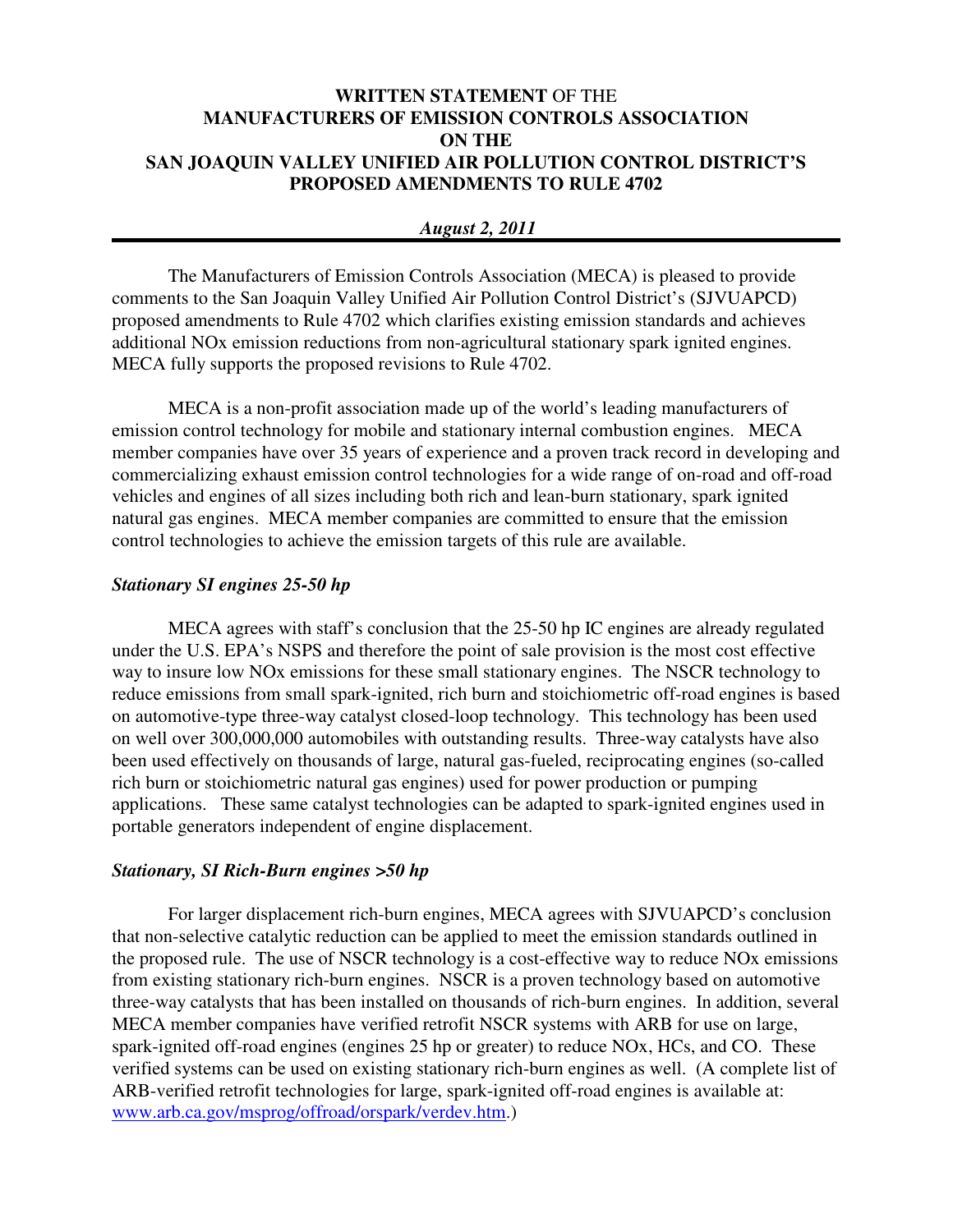#### *Stationary, Non-Emergency SI Lean-Burn engines >50 hp*

 SCR has long been the technology of choice for NOx emission reduction in industrial processes and stationary power generation applications. The commercial use of SCR systems for the control of NOx from lean-burn stationary engines has been around since the mid-1980s in Europe and since the early 1990s in the U.S. Since 1995, one MECA member company specifically has installed over 400 SCR systems worldwide for stationary engines with varying fuel combinations. These units have been deployed in power generation applications including dozens of gas compression units. More recently, cost-effective urea-SCR systems have been developed for mobile source applications, including heavy-duty trucks, light-duty vehicles, offroad equipment, marine engines, and locomotives. In 2005, SCR using a urea-based reductant was introduced on a large number of on-road diesel heavy-duty engines to help meet the Euro 4 heavy-duty NOx emission standards. SCR is being used by most engine manufacturers for complying with U.S. EPA's on-road heavy-duty diesel engine emission standards since 2010 and in Japan since 2009. Several MECA member companies have proven experience in the installation of SCR systems for both stationary and mobile engines, as well as the installation of integrated DPF+SCR emission control systems for combined PM and NOx reductions. Since the mid-1990s, SCR technology using a urea-based reductant has been installed on a variety of marine applications in Europe including ferries, cargo vessels, and tugboats with over 200 systems installed on engines ranging from approximately 450 to 10,400 kW. These marine SCR applications include the design and integration of systems on a vessel's main propulsion engines and auxiliary engines. This technology is capable of achieving in excess of 80% NOx conversion efficiency.

 MECA agrees with the cost estimates that the air district has used in their costeffectiveness analysis in preparing these rule amendments. The final costs of a system will depend on the condition and baseline emissions of the engine and the percent level of reduction required to meet the established NOx concentration limit. Experience of our members has shown that installation costs will vary but are typically on the order of the system costs. Our members have experience with retrofitting systems both inside and outside of existing structures that house the engines. In the case where limited interior space may be available, systems have been installed in place of the existing exhaust muffler on the roof of buildings. Some systems have also been appropriately designed to operate in cold temperature climates like those in the gas fields of Wyoming or the Sierra Mountains of California.

## *Exemptions*

In the proposed changes, staff has decided to exempt waste gas fueled engines from NOx controls due to the variability in heat content of waste gas. At least one of our members has experience with installing SCR systems on large (3500 hp) digester gas fueled engines by automatically adjusting the BTU content of the digester gas by blending in natural gas to achieve the necessary BTU content of the mixture. This SCR system is successfully achieving the NOx design target of 9 ppmv. This type of an approach may provide additional NOx reductions in the San Joaquin Valley.

MECA believes that the air district is missing a significant opportunity to reduce CO and